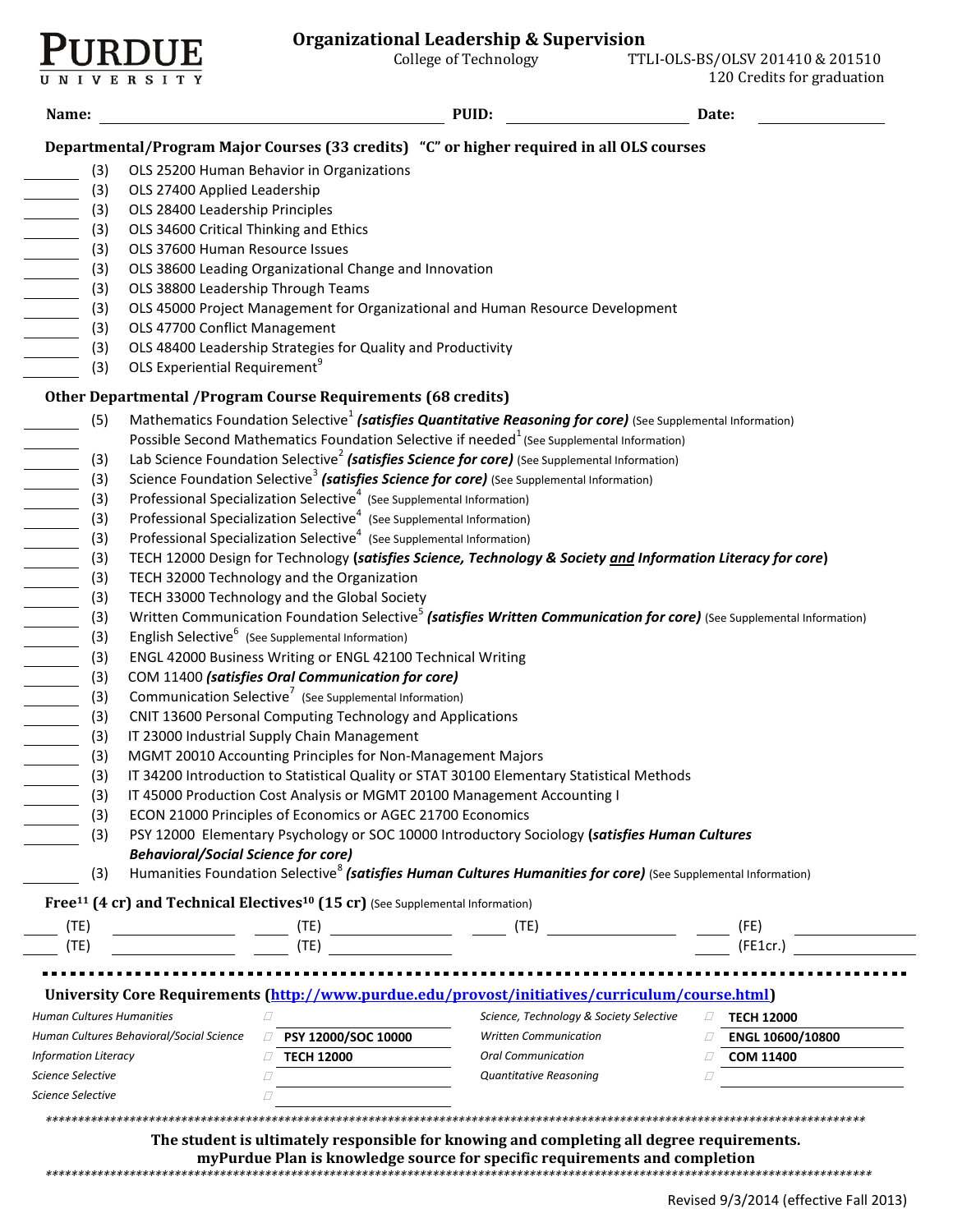# **Organizational Leadership & Supervision**

## **Suggested Arrangement of Courses:**

| Credits | <b>Fall 1st Year</b>                                     | Prerequisite | Credits | <b>Spring 1st Year</b>                                                                   | Prerequisite |
|---------|----------------------------------------------------------|--------------|---------|------------------------------------------------------------------------------------------|--------------|
|         | OLS 27400                                                |              | 3       | <b>CNIT 13600</b>                                                                        |              |
|         | TECH 12000*                                              |              |         | OLS 25200                                                                                |              |
|         | Humanities Foundation Selective <sup>8</sup> *           |              | 3       | OLS 28400                                                                                |              |
| 5/3     | MA Foundation Selective <sup>1*</sup>                    |              | ς       | COM 11400                                                                                |              |
|         | Written Communication Foundation Selective <sup>5*</sup> |              |         | Possible second MA Foundation Selective or<br>Science Foundation Selective <sup>3*</sup> |              |
|         |                                                          |              |         |                                                                                          |              |
| 17/15   |                                                          |              | 15      |                                                                                          |              |

| Credits | <b>Fall 2nd Year</b>                           | Prerequisite         | Credits | <b>Spring 2nd Year</b>                                                                                              | Prerequisite        |
|---------|------------------------------------------------|----------------------|---------|---------------------------------------------------------------------------------------------------------------------|---------------------|
|         | OLS 38600                                      | OLS 25200, OLS 27400 | 3       | OLS 34600                                                                                                           | OLS 38600           |
|         | OLS 38800                                      | OLS 25200            |         | OLS 37600                                                                                                           | OLS 38600           |
|         | ECON 21000 or AGEC 21700                       |                      | 3       | IT 23000                                                                                                            |                     |
|         | PSY 12000 or SOC 10000*                        |                      |         | IT 34200 or STAT 30100                                                                                              | <b>MA Selective</b> |
|         | Lab Science Foundation Selective <sup>2*</sup> |                      | 3       | Technical Elective <sup>10</sup> or Science Foundation Selective <sup>3*</sup> if both MA<br>15300/15400 were taken |                     |
| 15      |                                                |                      | 15      |                                                                                                                     |                     |

| Credits | <b>Fall 3rd Year</b>                               | Prerequisite | Credits | <b>Spring 3rd Year</b>                                             | Prerequisite                         |
|---------|----------------------------------------------------|--------------|---------|--------------------------------------------------------------------|--------------------------------------|
|         | OLS 47700                                          | OLS 38600    | 3       | OLS 48400                                                          | OLS 38600,<br>IT 34200 or STAT 30100 |
|         | MGMT 20010 or MGMT 20000                           |              | 3       | IT 45000 or MGMT 20100                                             | MA Selective, MGMT 20010             |
|         | <b>TECH 32000</b>                                  | TECH 12000   |         | <b>TECH 33000</b>                                                  | <b>TECH 12000</b>                    |
|         | OLS Experiential Requirement <sup>9</sup>          |              | 3       | Communication Selective'                                           |                                      |
|         | Professional Specialization Selective <sup>4</sup> |              |         | Free Elective <sup>11</sup>                                        |                                      |
|         |                                                    |              | (3)     | Technical Elective <sup>10</sup> if both MA 15300/15400 were taken |                                      |
| 15      |                                                    |              | 13/16   |                                                                    |                                      |

| Credits | <b>Fall 4th Year</b>                               | Prerequisite                     | Credits | <b>Spring 4th Year</b>                             | Prerequisite |
|---------|----------------------------------------------------|----------------------------------|---------|----------------------------------------------------|--------------|
| 3       | OLS 45000                                          | OLS 38600                        |         | English Selective <sup>b</sup>                     |              |
|         | ENGL 42000 or ENGL 42100                           | <b>Written Comm</b><br>Selective |         | Professional Specialization Selective <sup>4</sup> |              |
|         | Professional Specialization Selective <sup>4</sup> |                                  |         | Free Elective <sup>11</sup>                        |              |
|         | Technical Elective <sup>10</sup>                   |                                  |         | Technical Elective <sup>10</sup>                   |              |
|         | Technical Elective <sup>10</sup>                   |                                  |         | Technical Elective <sup>10</sup>                   |              |
| 15      |                                                    |                                  | 15      |                                                    |              |

## **\*Fulfills University Core**

- **1) Students must earn a C or higher in all OLS courses.**
- **2) 120 credits listed above are required for the OLS Bachelor of Science degree.**
- **3) 2.0 Graduation GPA required for Bachelor of Science degree.**
- **4) 32 credits of upper division courses (30000 level or higher) must be taken at Purdue University, West Lafayette.**
- **5) ANY COURSE TAKEN AT PURDUE CAN BE ATTEMPTED NO MORE THAN THREE TIMES (INCLUSIVE OF W, WF, I AND IF).**

**See next page for all supplemental Information**

*\*\*\*\*\*\*\*\*\*\*\*\*\*\*\*\*\*\*\*\*\*\*\*\*\*\*\*\*\*\*\*\*\*\*\*\*\*\*\*\*\*\*\*\*\*\*\*\*\*\*\*\*\*\*\*\*\*\*\*\*\*\*\*\*\*\*\*\*\*\*\*\*\*\*\*\*\*\*\*\*\*\*\*\*\*\*\*\*\*\*\*\*\*\*\*\*\*\*\*\*\*\*\*\*\*\*\*\*\*\*\*\*\*\*\*\*\*\*\*\*\*\*\*\*\*\*\**

**The student is ultimately responsible for knowing and completing all degree requirements.** 

**myPurdue Plan is knowledge source for specific requirements and completion**

*\*\*\*\*\*\*\*\*\*\*\*\*\*\*\*\*\*\*\*\*\*\*\*\*\*\*\*\*\*\*\*\*\*\*\*\*\*\*\*\*\*\*\*\*\*\*\*\*\*\*\*\*\*\*\*\*\*\*\*\*\*\*\*\*\*\*\*\*\*\*\*\*\*\*\*\*\*\*\*\*\*\*\*\*\*\*\*\*\*\*\*\*\*\*\*\*\*\*\*\*\*\*\*\*\*\*\*\*\*\*\*\*\*\*\*\*\*\*\*\*\*\*\*\*\*\*\*\**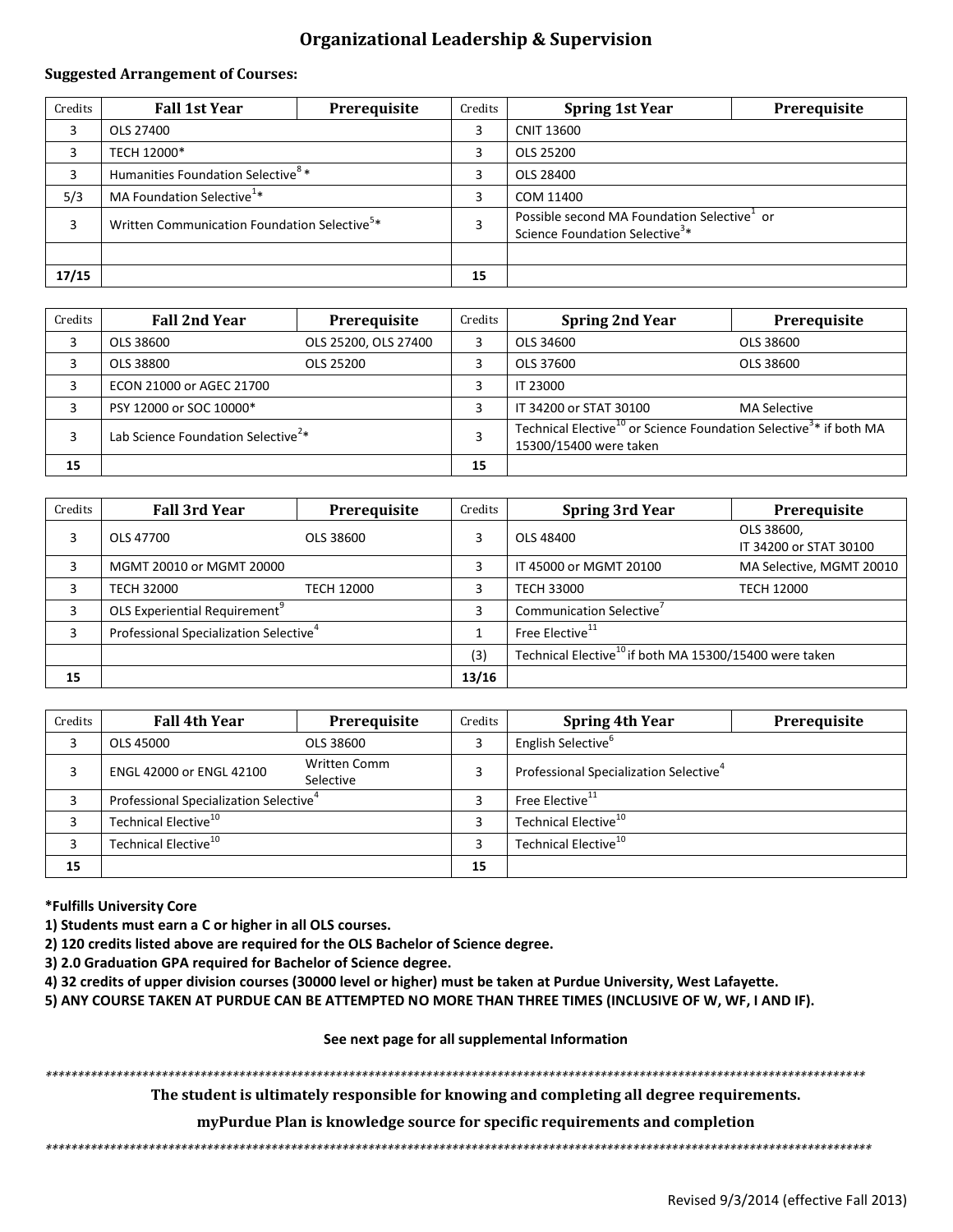# **OLS Supplemental Information**

All prerequisites must be met

## **<sup>1</sup>MA Foundation Selective (minimum 5 credits)**

| <u>rii i ounuación ociócer o riminimum o creuroj</u>      |                                                                                                                    |                                                |
|-----------------------------------------------------------|--------------------------------------------------------------------------------------------------------------------|------------------------------------------------|
|                                                           | See approved UCC Quantitative Reasoning list at: http://www.purdue.edu/provost/initiatives/curriculum/course.html  |                                                |
| MA 15300 Algebra and Trig I & MA 15400                    | MA 15910 Intro to Calculus & 2 cr. of Free                                                                         | MA 16500 Integrated Calculus Analysis          |
| Algebra and Trig II                                       | Elective                                                                                                           | Geometry I                                     |
| MA 15800 Precalculus - Functions & Trig & 2 cr.           | MA 16010 Applied Calculus & 2 cr. Free Elective                                                                    | MA 22100 Calculus for Technology & 2cr. Free   |
| Free Elective                                             | MA 16100 Plane Analytic Geometry & Calculus I                                                                      | Elective                                       |
|                                                           |                                                                                                                    | MA 22300 Intro Analysis I & 2cr. Free Elective |
| <sup>2</sup> Lab Science Foundation Selective (3 credits) |                                                                                                                    |                                                |
|                                                           | Must be a lab from the approved UCC Science list: http://www.purdue.edu/provost/initiatives/curriculum/course.html |                                                |
| ASTR 26300 Descriptive Astronomy: The Solar               | BIOL 20300 Human Anatomy and Physiology                                                                            | <b>EAPS 11100 Physical Geology</b>             |
| System                                                    | BIOL 20400 Human Anatomy and Physiology                                                                            | EAPS 11200 Earth Through Time                  |
|                                                           |                                                                                                                    |                                                |

- ASTR 26400 Descriptive Astronomy: Stars and Galaxies BIOL 11000 Fundamentals of Biology I BIOL 11100 Fundamentals of Biology II BIOL 12100 Biology I: Ecology, Diversity, & Behavior BIOL 13100 Biology II: Dev, Structure & Function of Organisms BIOL 13500 First year Biology lab
- BTNY 11000 Intro to Plant Science CHM 11100 General Chemistry CHM 11200 General Chemistry CHM 11500 General Chemistry CHM 11600 General Chemistry CHM 12500 Introduction to Chemistry CHM 12600 Introduction to Chemistry II CHM 13600 General Chemistry Honors CHM 20000 Fund of Chemistry EAPS 10900 The Dynamic Earth

# EAPS 24300 Earth Materials I EAPS 24400 Earth Materials II HORT 10100 Fundamentals of Horticulture PHYS 17200 Modern Mechanics PHYS 21800 General Physics I PHYS 21900 General Physics II PHYS 22000 General Physics PHYS 22100 General Physics PHYS 24100 Electricity & Optics PHYS 27200 Electric & Magnetic Interactions

### **<sup>3</sup>Science Foundation Selective (3 credits)**

BIOL 14600 Introduction to Biology

See approved UCC Science list at[: http://www.purdue.edu/provost/initiatives/curriculum/course.html](http://www.purdue.edu/provost/initiatives/curriculum/course.html)

### **<sup>4</sup>Professional Specialization Selective (9 credits)**

\*Any University recognized minor can fulfill this requirement.

## **Logistics/Supply Chain**

IT 33000 Industrial Sales and Sales Management IT 33200 Purchasing Inventory, and Warehouse Mgmt

IT 43200 Financial Transactions in Distribution IT 43400 Global Transportation and Logistics Management

IT 43500 Distribution Management Policy

#### **Advanced Manufacturing**

OLS 37500 Training Methods IT 21400 Introduction to Lean Manufacturing IT 44600 Six Sigma IT 48300 Facility Design for Lean Manufacturing MET 14300 Materials and Processes I MET 24500 Manufacturing Systems MFET 24600 High Performance Manufacturing MFET 40000 Computer Integrated Manufacturing

#### **Human Capital**

OLS 37500 Training Methods OLS 47600 Compensation Management MGMT 44301/OBHR 30000 Management of Human Resources PSY 27200 Industrial / Organizational Psychology PSY 47500 Work Motivation and Job Satisfaction SOC 31600 Industry and Society SOC 52000 Work in Contemporary America

#### **Sales and Marketing**

AGEC 33100 Principles of Selling in Ag Business COM 25300 Introduction to Public Relations COM 25600 Introduction to Advertising COM 31800 Principles of Persuasion (can fulfill either Specialization Selc or Com Selective not both) CSR 28200 Customer Relations Management MGMT 32300 Introduction to Marketing Analysis

#### **Entrepreneurship**

ENTR 20000 Intro to ENTR & Innovation ENTR 31000 Marketing & Management for New Ventures ENTR Certificate Capstone course

#### **International Leadership**

AGEC 34000 International Economic Development AGEC 43500 Leadership in a Changing World COM 30300 Intercultural Communication MFET 49900/OLS 49900 International Collaboration & Problem Solving POL 23500 International Relations Among Rich and Poor Nations Any spoken foreign language 20100 or higher, max 6 cr Any Purdue-approved study abroad credit,1-6 cr.

## **<sup>5</sup>Written Communication Foundation Selective (minimum 3 credits)**

ENGL 10600 First-Year Composition ENGL 10800 Accelerated First-Year Composition

#### **<sup>6</sup>English Selective (3 credits)**

Any ENGL course that is not being used for the Written Communication Foundation Selective or ENGL 42000/42100

# **<sup>7</sup>Communication Selective (3 credits)**

COM 31400 Advanced Presentational Speaking COM 31800 Principles of Persuasion COM 32500 Interviewing Principles and Practice

**<sup>8</sup>Humanities Foundational Selective (3 credits)**

See approved Humanities list at[: http://www.purdue.edu/provost/initiatives/curriculum/course.html](http://www.purdue.edu/provost/initiatives/curriculum/course.html)

# **<sup>9</sup>OLS Experiential Requirement (3 credits)**

OLS 49100 Internship Program OLS 46700 Service Learning OLS 49000 Individual Research Problems